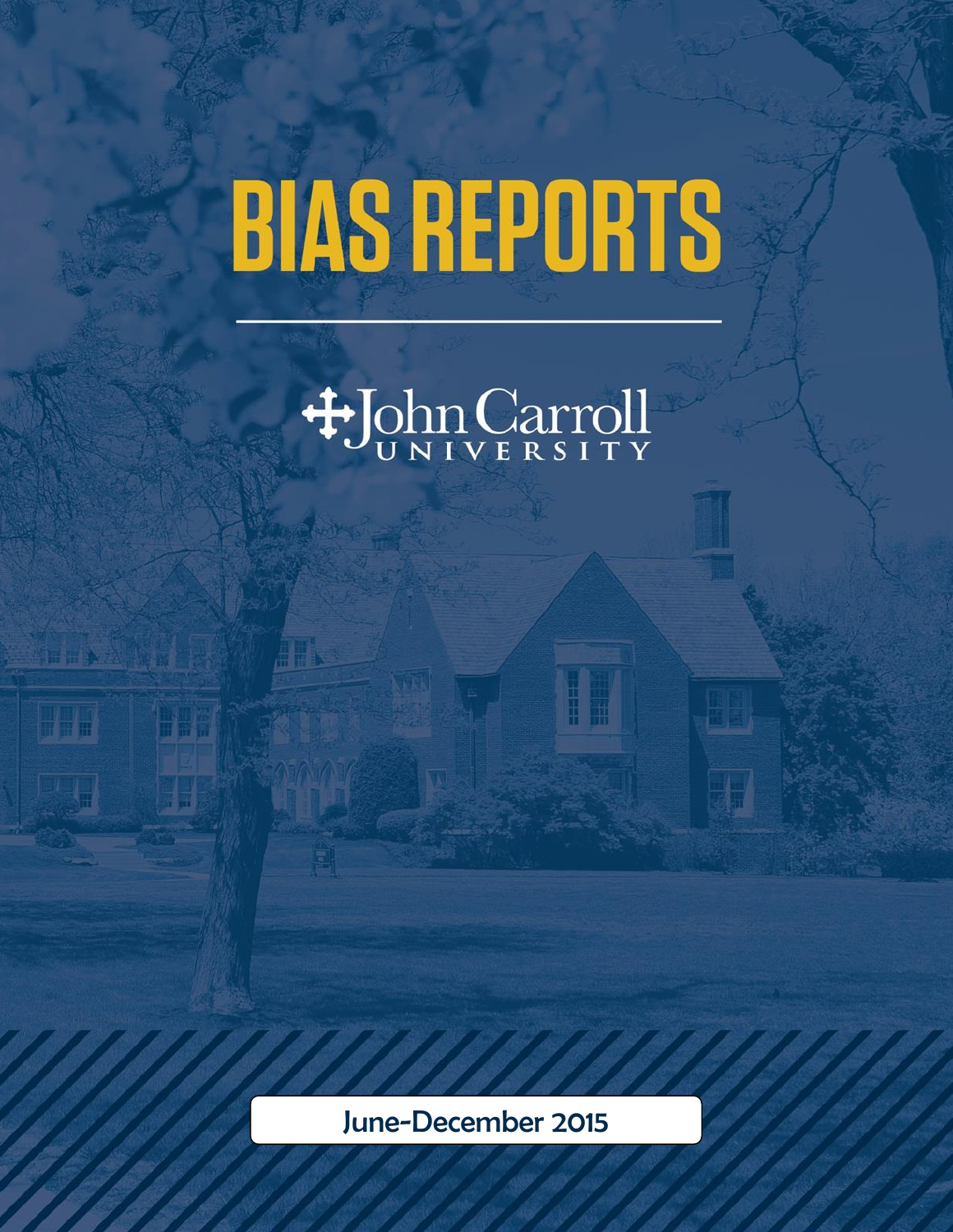# Interim Report on Bias Reporting System Summer- Fall 2015

In keeping with our ongoing commitment to communication about bias incidents on the JCU campus, the Office for Institutional Diversity & Inclusion offers this report of data collected by the Bias Reporting System during the 2015 summer and fall semesters.

This summary is a mid-year supplement to our annual Bias Report. The 2014-2015 Bias Report, available online at [http://sites.jcu.edu/bias,](http://sites.jcu.edu/bias) provides more detailed information about how the Bias Reporting System functions here at JCU. This document is intended to update the data and findings of that report.

During the course of the past semester, several community members using the Bias Reporting System have requested more timely and descriptive feedback from the system. This report attempts to provide that feedback in as transparent a manner as possible.

The most notable new inclusion here is that of brief narrative descriptions of reported incidents. The raw numbers of these reported incidents are small. Though they may not represent statistical significance, they are important nonetheless. Each bias report represents an incident of harm experienced by our community. Narrative details of these reports are shared here, therefore, in order to ensure that reported incidents of bias are seen and heard in a real way, beyond simple statistics, by the entire university community.

During the course of this academic year, the University is continuing to investigate ways to improve the bias reporting process through the implementation of new procedures for resolution of complaints. Many of these procedures are already in development and will be adopted over the course of this year. Some of these include:

- improvements to the Bias Report Form to allow reporter to self-identify more privately, and to indicate preferences for possible resolutions of the complaint;
- streamlining of the bias resolution system into four clear stages: 1) Report, 2) Notification, 3) Investigation, and 4) Intervention;
- the development of a more consistent and community-oriented response to reports involving faculty conduct, in close partnership with the academic deans;
- exploration of possibilities for additional training for faculty and staff charged with handling referrals of bias reporting incidents;
- the development of new policies for responding to bias complaints submitted by staff, in partnership with Human Resources; and
- closer attention across the University to matters of institutional and structural bias.

We look forward to presenting more about these developments in the 2015-2016 Annual Bias Report.

The 2014-2015 Bias Report stated that "the primary role of the bias reporting system on our campus is to help all of us transform ourselves into the community we aspire to be." It is our hope that this interim report continues to serve this stated purpose in a way that is missiondriven, inclusive, and transparent.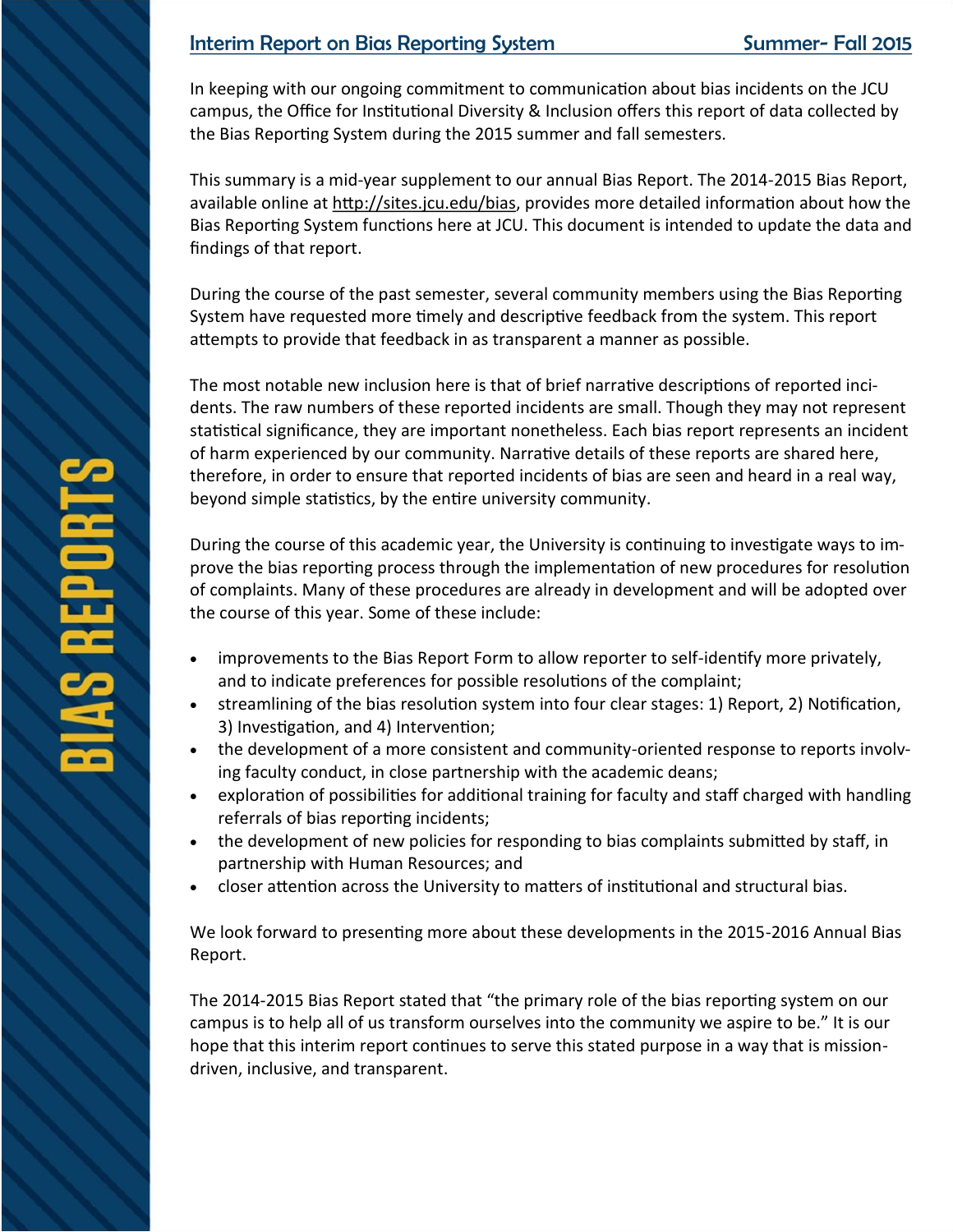# **BIAS REPORTS**

# Bias Reporting System Data, June-December 2015 John Carroll University

#### Types of reports received:

| Anonymous Reports                     | 46 |
|---------------------------------------|----|
| Identified Reports                    | 12 |
| Total reports received, June-Dec 2015 | 58 |
| Total unique incidents reported       | つつ |

# Reports (allegedly) filed by:<sup>2</sup>

| <b>Students</b>       | 42 |
|-----------------------|----|
| Staff                 | 10 |
| Faculty               | ੨  |
| Contract Employee     |    |
| <b>Campus Visitor</b> | າ  |

#### Alleged Offender

| Faculty               |               |
|-----------------------|---------------|
| Student               | 3             |
| Staff                 | 1             |
| <b>Student Group</b>  | 1             |
| <b>Campus Visitor</b> | $\mathcal{P}$ |
| Institution           | 2             |
| Unknown               |               |

# Type of Incident Reported (out of discrete incidents)

| Classroom incident | 7              |
|--------------------|----------------|
| Graffiti/signage   | 4              |
| Social media       | 3              |
| Overheard remark   | 3              |
| Intimidation       | $\overline{2}$ |
| Written slur       | 1              |
| Property damage    | 1              |
| Profiling          | 1              |
| Structural bias    | 1              |
| Not bias           | 1              |

#### Total reports & incidents, per month:

|              | Reports         | Incidents      |
|--------------|-----------------|----------------|
| June         | 1               | 1              |
| July         | $\mathbf{1}$    | 1              |
| August       | $\mathbf{1}$    | 1              |
| September    | 3               | 2              |
| October      | 5               | 5              |
| November     | 37 <sup>3</sup> | $\overline{2}$ |
| December     | 10              | 10             |
| <b>TOTAL</b> | 58              | 22             |

#### Type of Bias (out of discrete incidents)

| Race/Ethnicity             | 11            |
|----------------------------|---------------|
| Sex/Gender                 | 4             |
| Disability                 | 3             |
| Sexual Orientation         | $\mathcal{P}$ |
| Nationality                | 1             |
| Religion                   | 1             |
| <b>Mental Health</b>       | 1             |
| <b>Physical Appearance</b> | 1             |
| Not bias                   | 2             |

#### Reporter's Role in Incident (out of all reports)

| Target             | 43 |
|--------------------|----|
| Witness            | 12 |
| Informed by Target |    |

- *1. Reported via webform at [http://sites.jcu.edu/bias.](http://sites.jcu.edu/bias) This report does not include bias reports made in person or by other means.*
- *2. These numbers are unverified and based on the reporting person's self-report. For example, multiple anonymous reports appear to be submitted by the same individual who self-reported as being from different university constituencies.*
- *3. 36 of these reports were identical. See narrative on p. 4 under "November."*